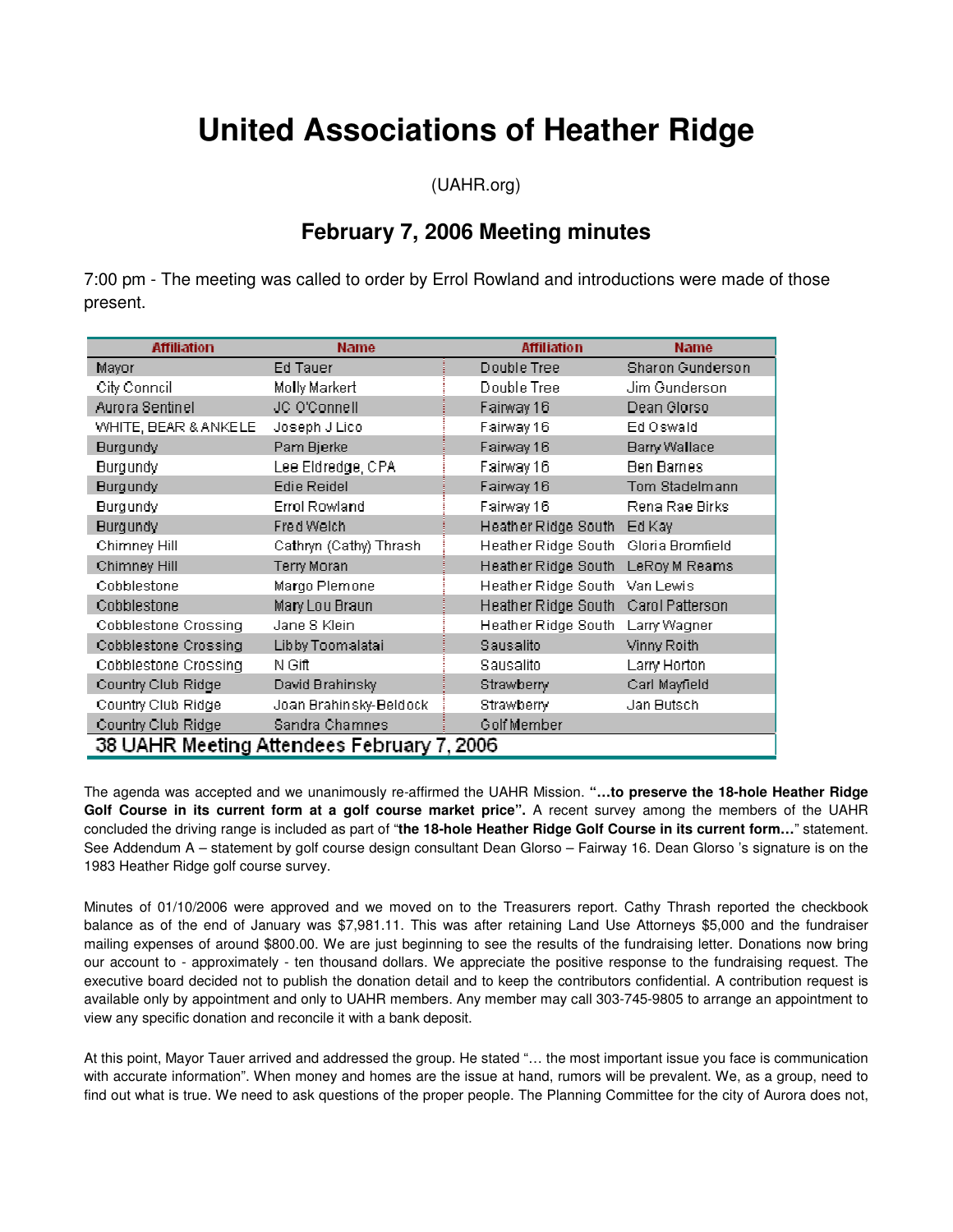to his knowledge, have a proposal for the development of the golf course. These are; however, processed by strict guidelines and then sent to a representative of each neighborhood. He was asked questions about the SD and informed UAHR that a SD will pass with a majority vote for the district. One vote can determine the majority. The question was asked. "Is there an offer on the golf course?" Mayor Tauer said it is rumored that there is; however, he does not really know. Questions were raised about the PUD paperwork and zoning. He explained that no matter what the original plan is for an area, new zoning is a possibility. Site plans dictate what can or can not be built. To change a site plan, re-zoning has to take place. He informed the group that zoning changes have regard to "the compatibility of use, not the quality of design". The standards of zoning are established in the City Code. Zoning changes can be made after due diligence by the city council. The discussion with the mayor took approximately 30 minutes. As the mayor was leaving, Errol made the statement to the group and to the Mayor that a meeting between Errol and the owner of the golf course was scheduled for tomorrow February 8. The planned purpose of the meeting is to begin a friendly dialogue working toward resolving the future of the golf course. The Mayor commented his optimistic view of this kind of communication. Thanks to the Mayor for taking the time to come to this meeting.

# **Accomplishments – Committee Updates**

# v **GMOR – Group Maintenance & Organization of Residents**

# **Sharon and Jim Gunderson**

# **Community Involvement – Neighboring HOAs – Fund Raiser 2/18**

# **Website Suggestions**

**GMOR REPORT** - Sharon Gunderson introduced the plans for fund raising wine tasting gatherings. Edie Reidel reported that these would be held at the Burgundy and Strawberry Clubhouses on Feb. 18 from 3:00 PM - 5:00 PM. Information regarding minimum donation amounts and addresses will be available.

Support from surrounding communities was revisited. These include; Heather Gardens , Ptarmigan, East Ridge and as area from west to Quebec , east Buckley, south to Parker Road and north to Mississippi .

# v **GCAAG – Golf Course Acquisition Action Group – Ed Oswald**

**Special District Update -- Joseph J Lico, White, Bear & Ankele, P.C.** 

**Initiative – Referendum** 

**Budget – Vinny Roith** 

# **Alternate Funding – Lee Eldridge**

**GCAAG REPORT** – The reason we are moving forward to form a special district is to gain control of the golf course. Purchasing the golf course would offer absolute control. However, in order to buy the golf course we need to negotiate a reasonable price with the owner. Before we are in a position to negotiate a purchase price, we must be formally organized. The best method to become formally organized is to form a special district. Remember our goals of protecting our property values, quality of life and all of the other positive points of maintaining our wonderful open space. There is one more important aspect of forming a special district: Any request to rezone must go through City Council. City Council, through both the Mayor and Council Member Markert, have aided our efforts to form a District and are very aware of our position. As such, this would make any petition to rezone much more difficult. The election will cost us around \$35,000 (see budget in Jan 10, 2006 minutes) to bring this to a vote in the May  $2^{nd}$  election. This election cost and the vote to approve the special district provides us a level of insurance to preserve the 18-hole golf course even before the reasonable golf course price is consummated.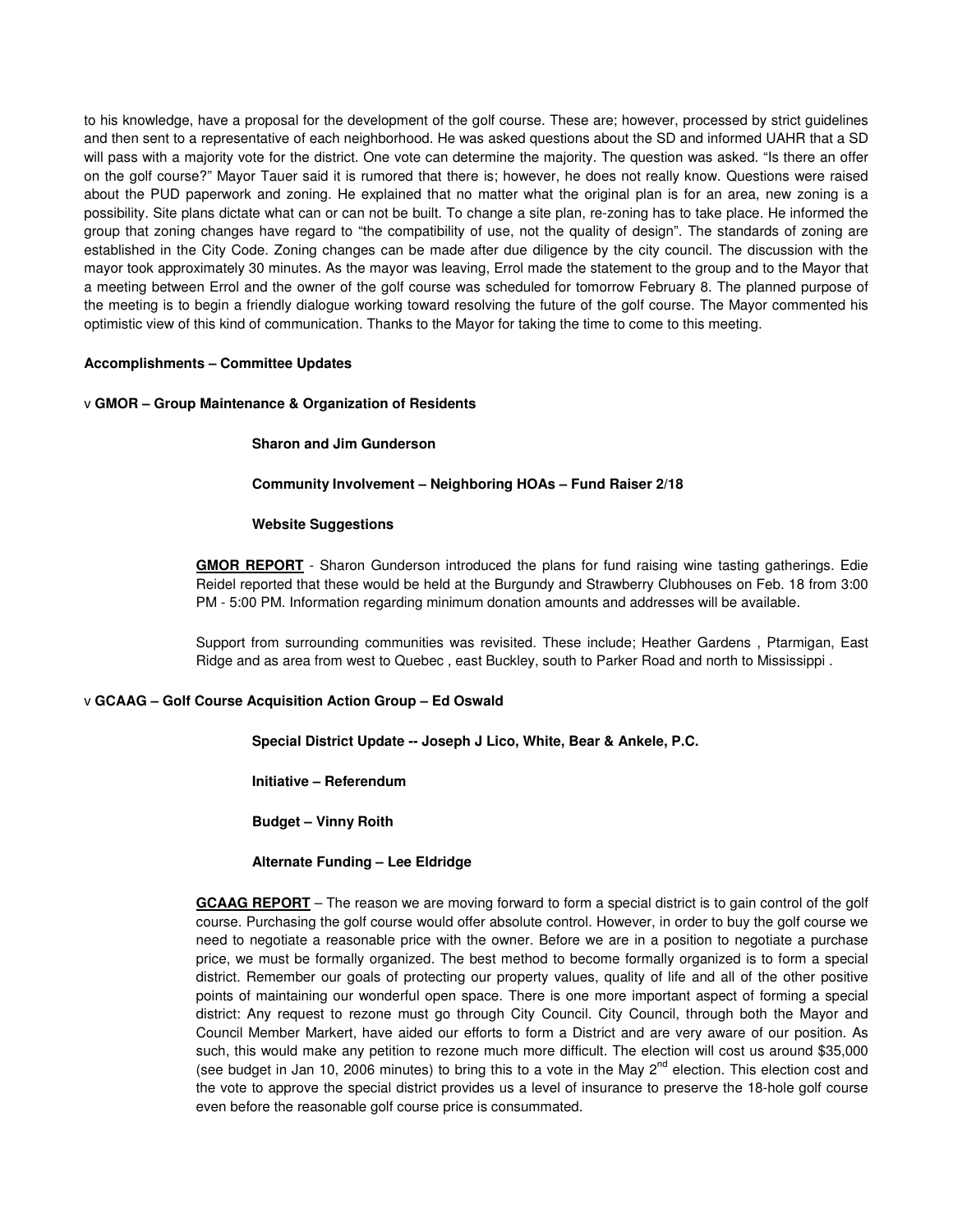The voters will act on 3 basic questions.

- 1. Should the electors form a special district? If the answer is yes no more funds are required at this time.
- 2. Should the special district issue bonds to buy the golf course? Only if and when a reasonable negotiated price to buy the golf course is reached, will the bonds be issued. The District can exist in form with no need to actually act outside of minor house keeping matters.
- 3. Should the neighborhood be taxed to pay off the bonds? This will only be if a reasonable price is reached from #2 above. Should a tax be assessed, the tax would be applied to the property tax.

Questions regarding the cost/tax of each household can not be determined until a golf course purchase price is determined. The price of the golf course, the assessed value of the homeowners and the number of homeowners involved will dictate the bond amount and interest rate – this will determine the amount assessed against each homeowner. Remember, the City of Aurora has set a maximum of mills that the District can assess at 50. The District cannot (without special exception and circumstances) go above that. The projected revenue and expenses of running the golf course have been carefully looked at by our group overseeing the business plan. The business plan shows golf operations at profit even with the most conservative assumptions. However the business plan is a moot point until a price is negotiated. At this point the requested funds of the neighborhood (\$207- from owners of units on the golf course and \$50- from all other residents) will be all that we anticipate until we are able to negotiate a purchase price. Forming the special district protects us in two ways: **1. Reactive** – Developers will be discouraged to spend the time & the money to deal with a special district – then to proceed to the city for planning and re-zoning. **2. Proactive** – If we can negotiate a fair market price to buy the golf course, it will be ours to have absolute control.

Joe Lico from White, Bear, and Ankele, PC presented an update on the Special District progress. The proposal was brought to the City Council and got formal approval so the vote will take place at the City Council meeting on February 27, 2006. Joe said at this time there is no opposition within the council for approval of the Heather Ridge Metropolitan District. A few legal details are still being ironed out before the 2/27 council vote. He explained that the possibilities for the golf course once the special district is formed. The special district can:

- 1. Own and manage
- 2. Lease out
- 3. Sell

The purpose of a SD is so that people within the district can control the future of the golf course. A government will be formed for those areas that are designated. Once the district is formed, negations with the owner may begin for the golf course purchase. Once a price is agreed to, the Special District board of directors may approve issuing bonds and applying tax to the residents within the district. The city of Aurora , obligated to limit any proposed tax, has allowed a mill tax assessment of the land values up to 50 mills. Joe spoke and answered questions for about 30 minutes. Because of our concentration regarding the special district, the Initiative / Referendum issues, previously explored, are on hold.

Vinny Roith discussed the budget and final dollar for the election and Land Use Attorney, Tom Ragonetti, are in the process of being established. Mr. Ragonetti is highly praised as "the best there is". Errol, at this point, gave recognition to Dean Glorso , Fairway 16, for his assistance with documentation and the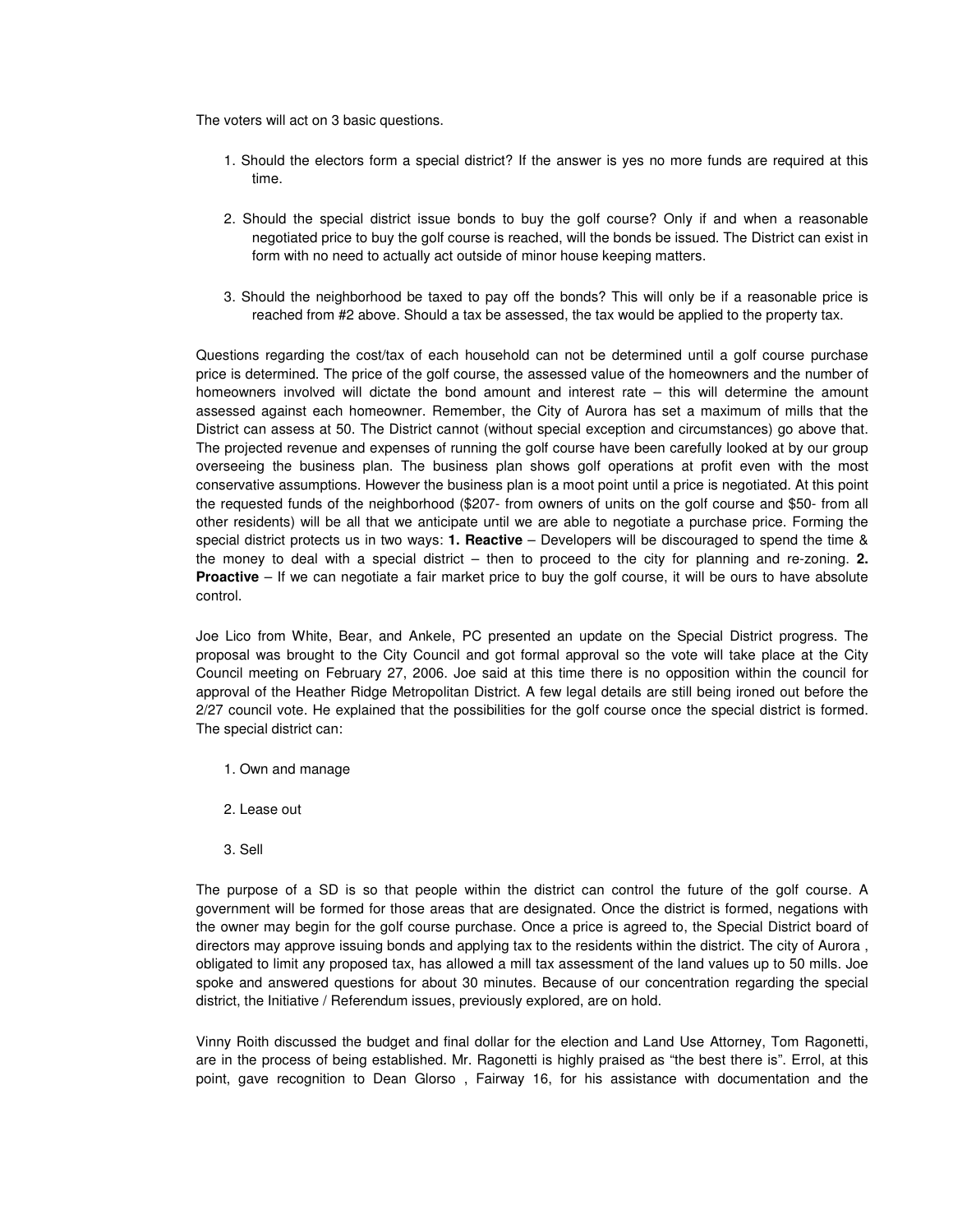description of the golf course. Dean has donated land surveying work worth thousands of dollars. The survey found of the Heather Ridge golf course was from 1983. Dean signature is on that land survey.

We once again visited alternative funding and Lee Eldridge and Libby Toomalatai are attempting to find funds. They will meet in the near future and decide where we are with this. It is very important we continue to follow up on this area of alternative funding. Finding matching funds or grants can ease the financial commitment for each of us. We seek more volunteers to support Lee, Libby and Lynn Dolan .

# v **IDAG – Influencing Development Group – Vinny Roith**

# **Current Contact Status – Alternatives**

# **Land Use / Zoning Attorney – UAHR.org 1/23/2006 Retained Otten, Johnson, Robinson, Neff + Ragonetti, PC. - Tom Ragonetti -- Specialists in Colorado zoning and land use.**

**IDAG REPORT** – The city planning department was contacted on Friday, February 3<sup>rd</sup>. The report was that there is no activity regarding Heather Ridge .

# **Old Business**

# To Dos from 1-10-2006 Meeting

 **Completed items -** gather HOA N/A for mailing, Homeowner mailing, SD boundaries, Retained Land Use Attorney  **Still to do items –** Plan of action for Alternate Funding, Letters to city council & planning committee

# **New Business**

The Aurora City Council will decide to approve the formation of the Heather Ridge Metropolitan District on February 27, 2006. It was discussed whether the UAHR should have a strong attendance at that meeting showing support. Joe Lico suggested there is no council opposition to approval of our special district and thus a strong showing at this meeting was not necessary. The event will be televised on Channel 8 that evening.

Additional discussion was directed to the "rumors" about development of the Clubhouse or the corner of Iliff and Xanadu. We have agreed to support development of a multi-story, multi-function structure at the location of the current clubhouse. Golf member residents have done some research and listed items required to sustain a productive golf course environment. This would include keeping a clubhouse, parking, 60 cart storage area, meeting/banquet rooms, Pro Shop, golf bag storage, golf club repair shop, locker rooms, workout area, restaurant, bar, etc. The total area necessary is 18,000-22,500 square feet. Of course some of this area, for example the workout area, meeting/banquet rooms, could be shared with non golf members.

Joe Lico requested the list of directors for the Heather Ridge Special District. They are:

- 1. Mary Lou Braun Cobblestone
- 2. Lee Eldridge Burgundy
- 3. Vinny Roith Sausalito
- 4. Errol Rowland Burgundy
- 5. Jane Klein Cobblestone Crossing

Errol mentioned that a committee was formed to contact "friends" of the Country Club. The "friends" will be asked for a donation via a letter. He also extended a thank you to a golf member for the work done in typing the legal descriptions we needed.

To Dos for March 14 Meeting: